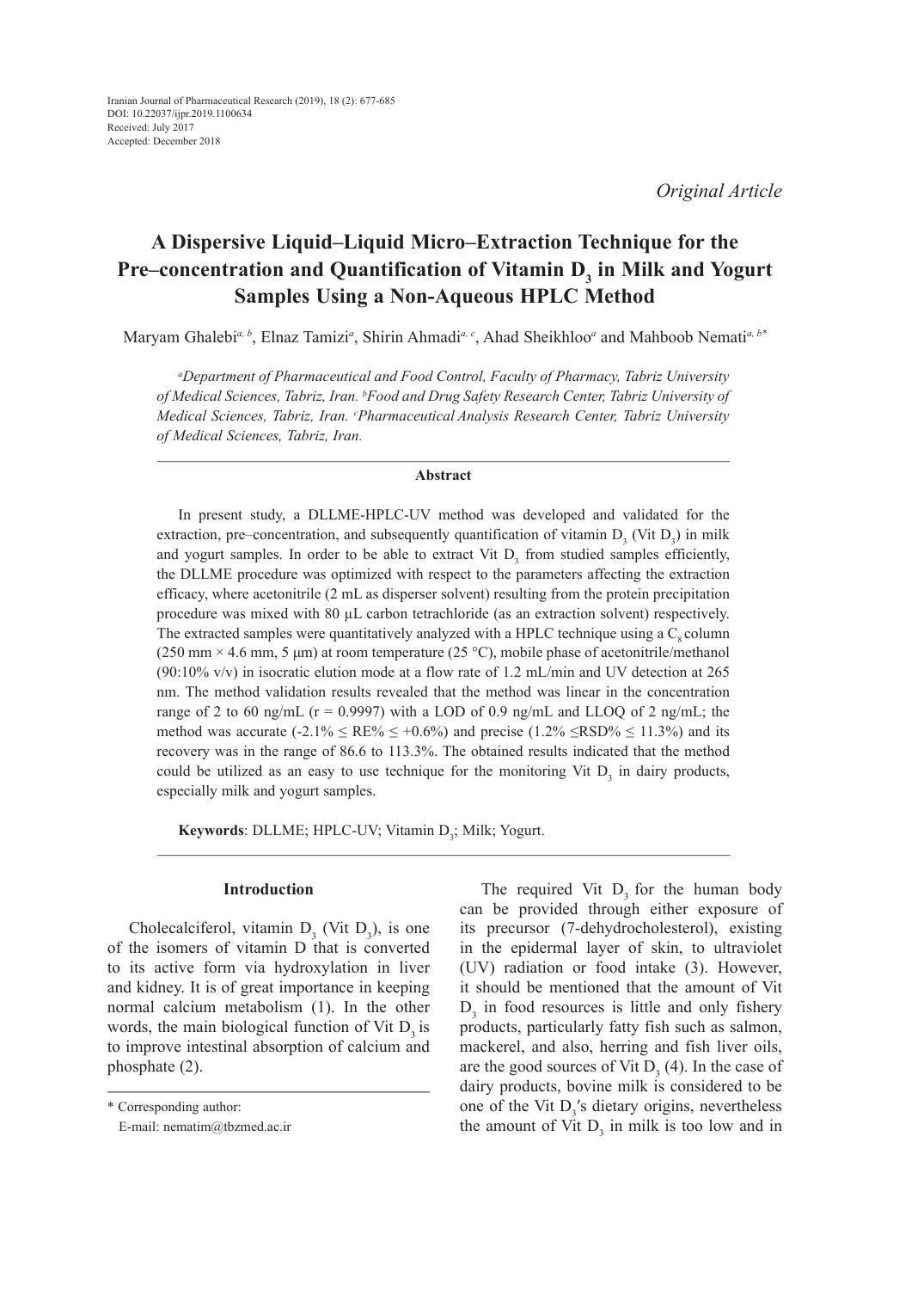the range of  $4-40$  IU/L  $(0.1-1.0 \mu g/L)$  (3). It has been demonstrated that Vit  $D_3$  deficiency is a common nutritional problem in all age groups in the world (5, 6). This deficiency could lead to the prevalence of rickets in children and osteomalacia in adults (7, 8). Owing to the important role of vitamin  $D_3$  in human health, the development of analytical methods applicable to determine the accurate amounts of this micronutrient in food stuffs is necessary (9).

Since vitamins are present in low quantities and in combination with other compounds in foodstuffs, different techniques such as saponification, liquid–liquid extraction (LLE), and solid-phase extraction (SPE) have been utilized for the cleanup and extraction of Vit  $D_3$  from food samples (10, 11). However, some drawbacks such as use of large volumes of toxic solvents and being time-consuming make these techniques as costly procedures which are incompatible with the environment.

In recent years, significant efforts have been devoted to achieve simple alternative methods for sample preparation. Dispersive liquid– liquid microextraction (DLLME) is a relatively new technique introduced by Rezaee *et al.* in 2006 (12). It is an easy to operate, rapid and environmentally friendly technique (13). Low amounts of required organic solvents and fast sample preparation procedure are the main advantages of DLLME (14).

Literature review revealed that different analytical methods mainly based on high performance liquid chromatography (HPLC) have been reported for determination of Vit  $D<sub>3</sub>$ in foodstuffs (3, 7, 10 and 15-20). Analytical characteristics such as shorter analysis time, higher specificity and selectivity, acceptable precision and reasonable accuracy make HPLC as a favorable method for the food analysis compared to the other methods (21). An overview of the reported methodologies for the determination of Vit  $D<sub>3</sub>$  in food samples was shown in Table 1. As it can be seen in this table, although DLLME technique was utilized for the extraction of Vit  $D_3$  from infant cereals, it has not been utilized for the extraction of Vit  $D_3$  in milk and dairy products so far (10). Therefore, since dairy products are accessible and affordable foods for different social classes that could

be suitable carriers for Vit  $D<sub>3</sub>$  fortification, the aim of the present study was optimization of a simple and sensitive DLLME technique coupled to HPLC with UV detection applicable to the quantification of vitamin  $D_3$  in some dairy products including milk and yogurt samples.

# **Experimental**

# *Apparatus*

Analytical balance (A&D Weighing, San Jose, CA), vortex mixer (Scientific Industries Inc., Bohemia, NY), and high-speed centrifuge (Eppendorf, Hamburg, Germany) were used for sample preparation.

# *Chemicals and Reagents Reagents*

Chloroform, carbon tetrachloride, isopropyl alcohol, and ethanol were purchased from Merck (Darmstadt, Germany). Methanol and acetonitrile were obtained from Duksan Pure\_ Chemicals Co. (Gyeong gi-do, Korea). All solvents were of analytical or HPLC grade.

# *Standard Solutions*

Cholecalciferol (Vit  $D_3$ ) was prepared from Sigma-Aldrich. Stock solution of Vit  $D_3$  with a concentration of 1000 μg/mL was freshly prepared via dissolving accurately weighed amount of cholecalciferol standard powder in chloroform. Working standard solutions of Vit  $D_3$ , in a concentration range of 1 to 60 ng/mL, were prepared through diluting fresh stock solution using mobile phase (acetonitrile/ methanol 90:10% v/v). All solutions were stored at 4 °C and covered with aluminum foil to be protected from light, prior to the analysis.

# *HPLC-UV Instrumentation*

The chromatographic analyses were performed using a HPLC system (Knauer, Berlin, Germany). The detection was carried out using a UV detector (Knauer, Berlin, Germany) at 265 nm. The separation was achieved using a C<sub>o</sub> column (250 mm × 4.6 mm, 5 μm) (Knauer, Berlin, Germany) at room temperature (25 °C). The mobile phase composed of a mixture of acetonitrile and methanol (90:10% v/v) used in isocratic elution mode at a flow rate of 1.2 mL/min.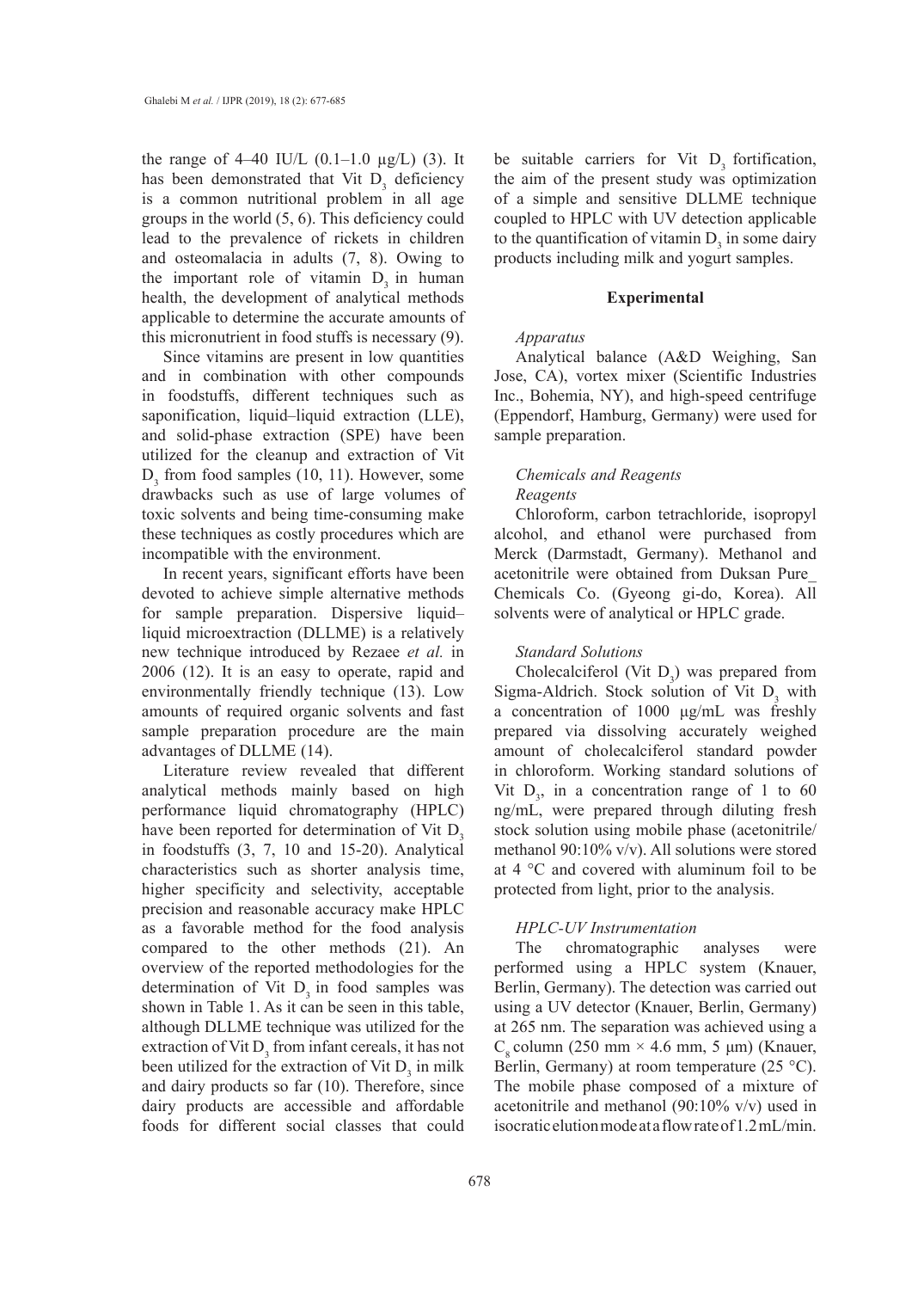| $\ddotsc$     |
|---------------|
| ì             |
| $\frac{1}{2}$ |
|               |
|               |
|               |
|               |
|               |
| í             |
|               |
|               |
|               |
|               |
|               |
|               |
|               |
|               |
|               |
|               |
|               |
|               |
|               |
|               |
|               |
|               |
|               |
|               |
|               |
| í             |
|               |
|               |
|               |
|               |
| I             |
| į             |
|               |
|               |
| lable         |
| I             |

|                                                 | Table 1. The previously reported methods for the extraction and quantification of Vit D <sub>3</sub> in foodstuffs. |                      |                               |                                              |                       |                         |                                 |                 |                 |
|-------------------------------------------------|---------------------------------------------------------------------------------------------------------------------|----------------------|-------------------------------|----------------------------------------------|-----------------------|-------------------------|---------------------------------|-----------------|-----------------|
| Sample                                          | <b>Extraction procedure</b>                                                                                         | Analytical<br>method | volume/weight<br>Sample       | Extraction solvent's type and<br>volume      | (mg/mL)<br><b>DOT</b> | time (min)<br>Retention | Linear range<br>$\pmb{(ng/ml)}$ | Recovery        | Reference       |
| Fresh bovine milk<br>Commercial milk            | SPE                                                                                                                 | LC-MS/MS             | $10 \text{ }\mathrm{mL}$      | Hexane 50 mL                                 | 0.1                   | 17.7                    | ı                               | $30 - 40%$      | 3               |
| Skimmed Milk<br>Whole milk                      | Saponification                                                                                                      | HPLC                 | $15$ mL                       | Diethyl ether in hexane 30<br>$\mathbb{H}$   | 2.6                   | 16.0                    | $20 - 1000$                     | 94-110%         | $\overline{ }$  |
| Infant cereals                                  | <b>DLLME</b>                                                                                                        | LC-DAD               | $0.2 - 2g$                    | Carbon tetrachloride 150 µL                  | $1 - 100$             | 12.6                    | ı                               | 95-103%         | $\overline{10}$ |
| milk Enriched<br>Non-enriched<br>milk           | LLE                                                                                                                 | HPLC                 | $100 \text{ mL}$              | Hexane 100 mL                                | $\mathbf{I}$          | 19.3                    | $1 - 7.5$                       | ı               | $\overline{15}$ |
| Fortified infant<br>formula Milk<br>Milk powder | LLE                                                                                                                 | <b>LC/MS</b>         | $4 \text{ mL}$                | Isooctane 10 mL                              | 0.14                  | 3.60                    | ï                               | 103.2%          | 16              |
| Whole milk                                      | SPE                                                                                                                 | HPLC                 | 100 <sub>g</sub>              | Diethyl ether: petroleum ether               | f,                    | 20.7                    | f,                              | 95.4%           | $\overline{17}$ |
| Milk                                            | Saponification                                                                                                      | LC-MS/MS             | 4 mL                          | Hexane: dichloromethane<br>$12\ \mathrm{mL}$ | ı                     | 17.7                    | ı                               | 98.9%           | 18              |
| Fortified milk                                  | Saponification -<br>Extraction with<br>hexane                                                                       | UPLC-<br>PDA         | $20\ \mathrm{mL}$             | Hexane 8 mL                                  | ı                     | 11.9                    | $2.5 - 60$                      | 93%             | $\overline{19}$ |
| Milk-based infant<br>formulas                   | saponification<br>Non-heating                                                                                       | LC-MS                | $0.5 - 2$ g in 10<br>mL water | Isopropyl alcohol 10 mL                      | ı                     | 10.7                    | $1 - 100$                       | 93-110%         | $20\,$          |
| Milk and yogurt                                 | <b>DLLME</b>                                                                                                        | HPLC-UV              | $1 \text{ mL}$                | Carbon tetrachloride 80 µL                   | $\mathbf{\sim}$       | 5                       | $2 - 60$                        | 113.3%<br>86.7- | Present<br>work |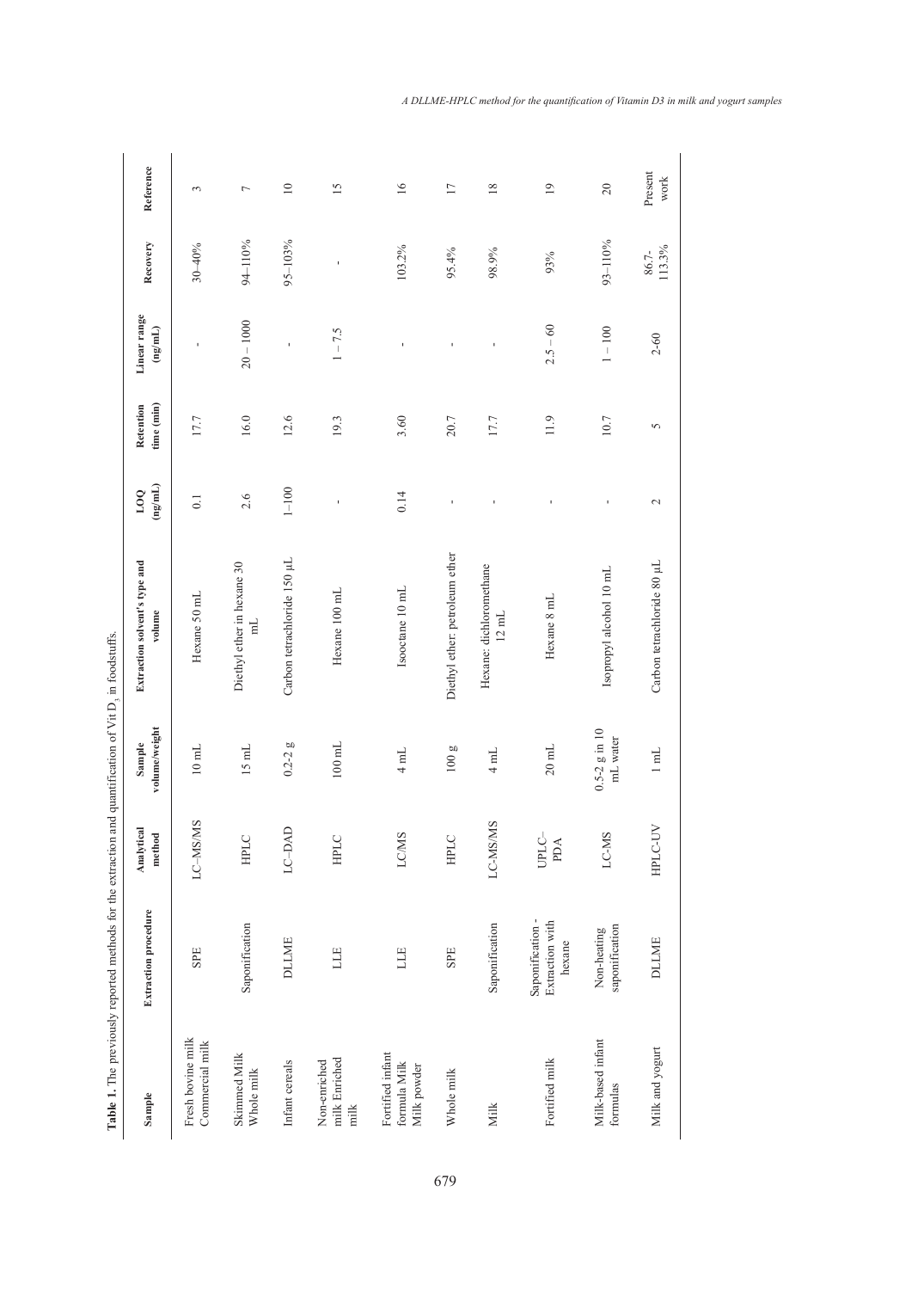### *Sampling*

A total of 10 dairy products including 7 brands of milk and 3 brands of yogurt among available and well-known dairy brands in Tabriz, Iran were purchased from local supermarkets in a time period of May to July 2016. Among purchased products, four brands of milk samples (A, B, C, and E) and one brand of yogurt samples (D) were fortified with Vit  $D_3$ . It should be mentioned that three samples of each brand with different batch numbers were prepared and analyzed in triplicate.

# *Sample Preparation/Clean up Procedure*

One mL of milk samples and 1 mg of yogurt samples were shaken for 1min. Then, 2 mL of acetonitrile was added into the samples and vortex mixed for 2 min. After that, the samples were centrifuged for 10 min at 6000 rpm and finally the upper aqueous layer was transferred to another centrifuge tube for DLLME procedure.

### *DLLME Procedure*

The applied DLLME technique was based on a previously reported work (10). However, some modifications were performed in reported technique to optimize the efficacy of the preconcentration procedure for the intended purpose. In order to conduct DLLME, 80 μL of carbon tetrachloride as an extracting solvent was added to the obtained fraction from the previous step that was used as a dispersive solvent as well. After that the mixture was quickly injected into 5 mL of double distilled water using a syringe that resulted in the formation of a cloudy solution. Then, the mixture was gently shaken for 1 min followed by centrifugation at 11000 rpm for 2 min that led to the sedimentation of the extracting solvent at the bottom of the conical tube. Finally, the sedimented phase was totally transferred to a microtube and evaporated to dryness at room temperature. The residue was reconstituted with 50 μL of acetonitrile and 20 μL of the obtained solution was injected into the HPLC.

# *Validation of Optimized DLLME-HPLC Method*

The optimized DLLME-HPLC technique was validated for the quantitative purposes based on

the ICH guidelines on validation of analytical procedures (22). In order to investigate linearity of the method and lower limit of quantitation (LLOQ) and upper limit of quantitation (ULOQ) amounts, the peak areas of calibration samples with concentrations in the range of 2 to 60 ng/ mL calculated from the equation of ″the obtained peak area from calibration sample – peak area of blank sample" were plotted against Vit  $D<sub>3</sub>$ concentrations ( $n = 3$  at each concentration). For preparation of calibration samples, 100 µL of working standard solutions with concentrations in a range of 10–600 ng/mL were spiked into 1 mL of samples. To illustrate, 100 µL of a working standard solution with a concentration of 10 ng/mL was spiked into 1 mL of a milk sample to achieve a calibration sample with a concentration of 1 ng/mL.

LOD (limit of detection), of the method has been calculated using the equation of "LOD =  $3.3 \times \sigma/s$ ", where  $\sigma$  is the standard deviation of peak areas from the analysis of six individual blank samples prepared based on the optimized conditions and s is the slope of the calibration equation.

The precision, including repeatability and intermediate precision, and accuracy of the method were investigated at 3 concentrations at the lower, the middle, and the upper levels of the calibration curve (at 2, 20 and 60 ng/mL Vit  $D_3$ ). Repeatability and intermediate precision were derived from the calculated amounts for each concentration using the calibration equation and peak areas obtained from the repeated analyses  $(n = 3)$  in one day and 3 days in a row, respectively. For accuracy determination, the samples with known concentrations of 2, 20, and 60 ng/mL Vit  $D_3$  were analyzed in triplicate, then the experimentally derived concentrations were calculated from the peak areas and calibration equation.

The accuracy of the method was presented as a relative error (RE%) calculated using the equation of ″((calculated concentration – nominal concentration)/nominal concentration)  $\times$  100". The recovery of the method was evaluated at three concentration levels including 2, 10, and 40 ng/mL and reported as a percentage of the experimentally derived concentration to the nominal concentration.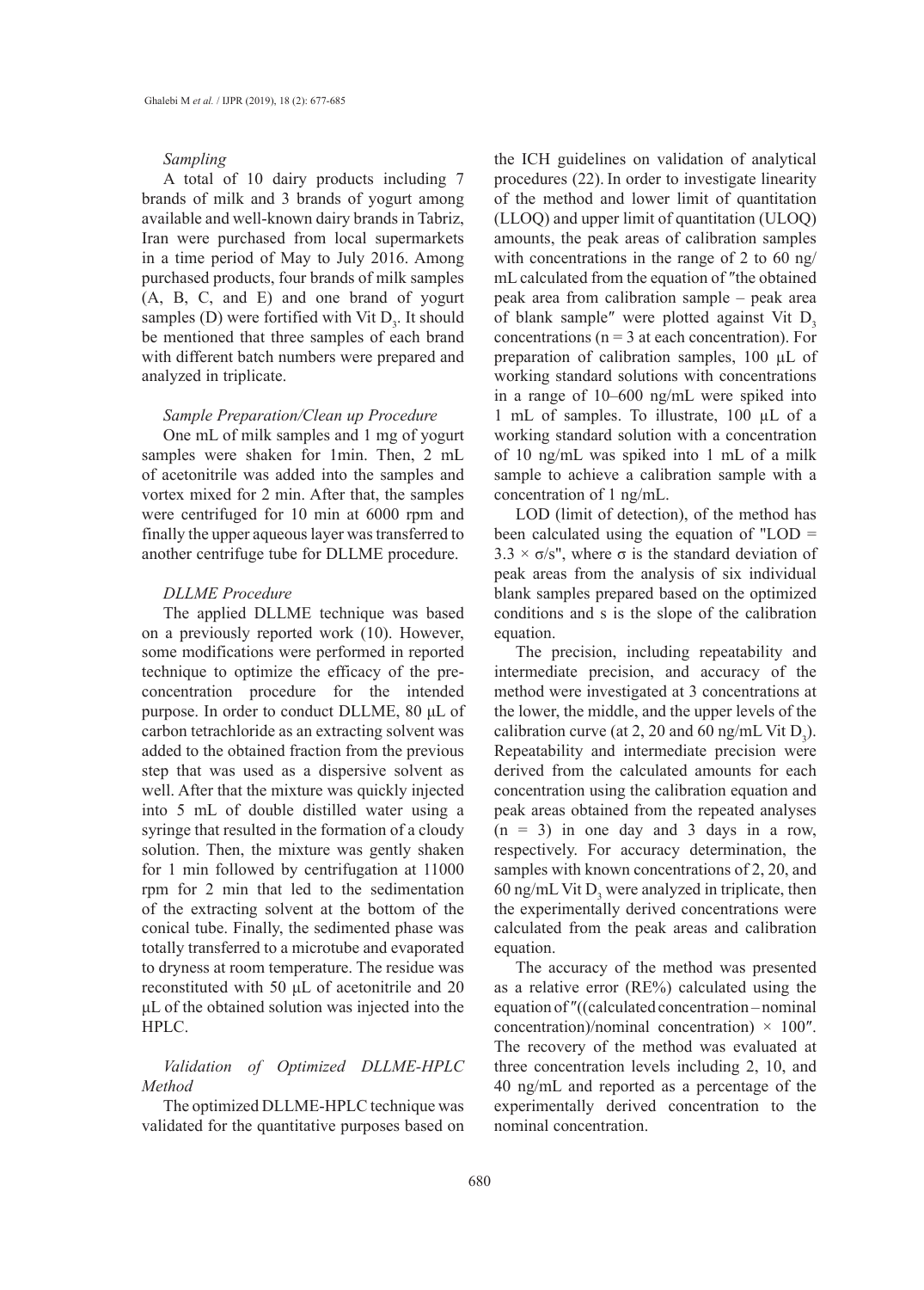

 $(90.10\% \text{ v/v})$ , flow rate of 1.2 mL/min, UV detection at 265 nm. (A) blank milk sample; (B) milk sample spiked with 50 ng/mL Vit D<sub>3</sub>. **Figure 1.** A dispersive liquid–liquid micro–extraction technique for the pre–concentration and quantification of vitamin D<sub>3</sub> in milk and yogurt samples using a non-aqueous HPLC method. The obtained chromatogram from the analysis of samples using a optimized HPLC method, separation conditions: C<sub>s</sub> column (250 mm × 4.6 mm, 5 µm), room temperature (25 °C), mobile phase of acetonitrile/methanol

#### **Results and Discussion** conditions: C8 column (250 mm  $\sim$  4.6 mm  $\sim$  4.6 mm  $\sim$  4.6 mm, 5  $\mu$  mm  $\sim$  5  $\mu$ ), mobile phase of  $\mu$

# *Optimization of the HPLC Condition*

The chromatographic separation was optimized for the intended purpose. In order to select the stationary phase, performance of  $C_8$  and  $C_{18}$  (4.6 mm × 250 mm, 5 µm) columns for the separation of Vit  $D_3$  were investigated. Due to the poor peak shapes obtained using  $C_{18}$ column,  $C_8$  column was selected as the suitable stationary phase. To select the optimized mobile phase, different mixtures of solvent consisting of 5% acetonitrile in methanol, 10% acetonitrile in methanol, and 10% acetonitrile in isopropyl alcohol, were evaluated.

The obtained results indicated that the best separation was achieved using the mixture of acetonitrile and methanol with a ratio of 90:10% v/v with flow rate of 1.2 mL/min and an isocratic elution mode at 25 ºC. The obtained chromatograms from the HPLC-UV analysis can be seen in Figure 1.

# *Optimization of the DLLME Procedure C* Condition **Selection** of Extracting Solvent's Type and *Volume*

separation was volume<br>I purpose. In order Selection of a suitable extracting solvent is a critical factor that affects the efficiency of the DLLME procedure. Low solubility in water, lower density than water, good chromatographic behavior and high affinity to the analyte of interest are important criteria to choose a suitable extracting solvent (23). In the present study, tetrachloroethane, carbon tetrachloride, and chloroform were utilized as extracting solvents. The extractions were carried out with injecting 80 μL of each extracting solvent in combination with 2 mL of acetonitrile extract (as a disperser solvent) into the 5 mL water. Considering the volume of sedimented phase and the required time for the evaporation of the applied solvent at the end of DLLME procedure, carbon tetrachloride was selected as the extracting solvent for the further analyses. In addition to the extracting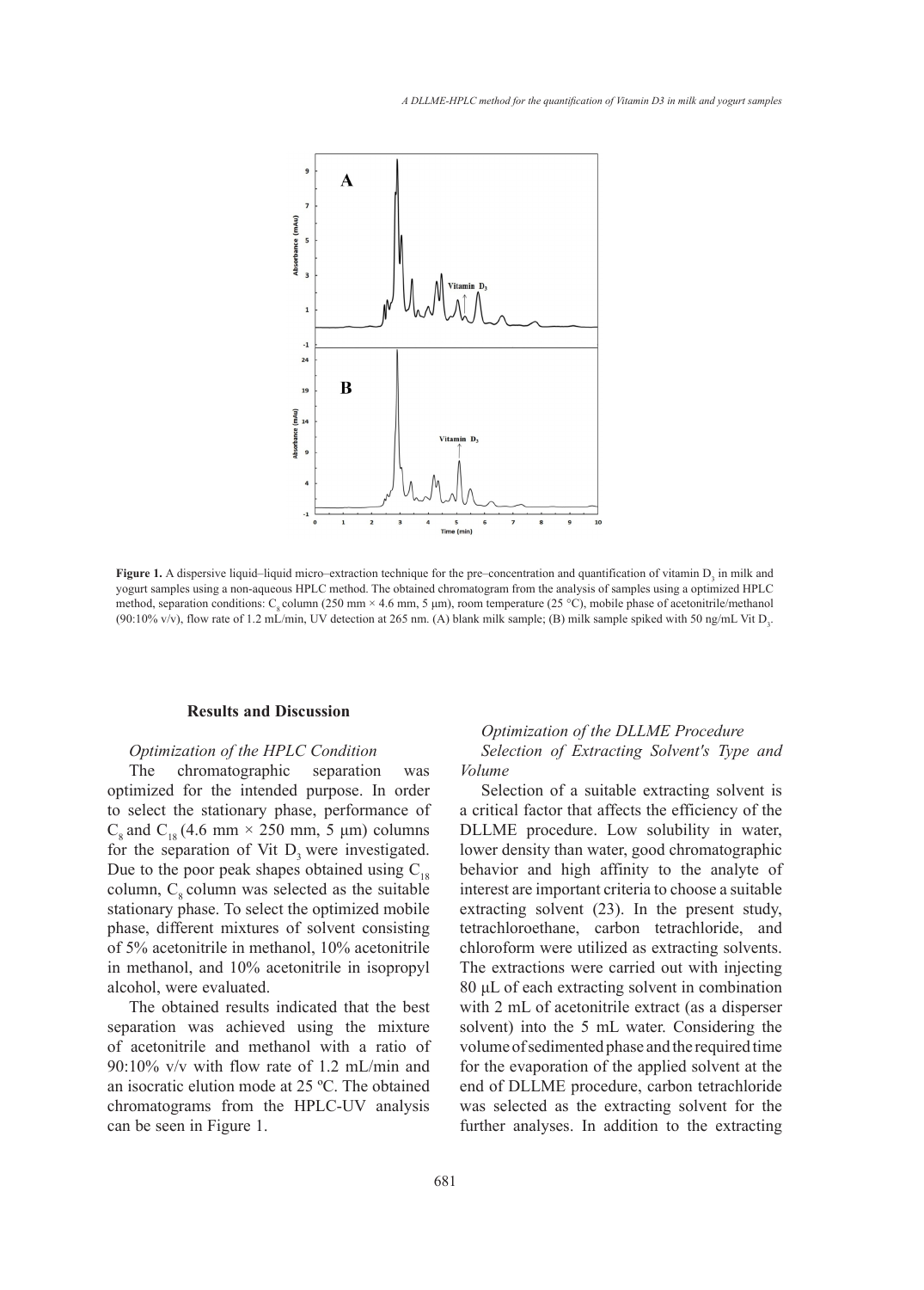

conditions: C<sub>8</sub>(4.6 mm × 250 mm, 5 µm) column, acetonitrile/methanol (90:10% v/v) with flow rate of 1.2 mL/min as a mobile phase,<br>isografia clution mode at 25.8C J W detastion at 265 mm **Figure 2.** A dispersive liquid–liquid micro–extraction technique for the pre–concentration and quantification of vitamin  $D_3$  in milk and yogurt samples using a non-aqueous HPLC method. Effect of extracting solvent′s volume on the obtained responses from the analysis of vitamin  $D_3$ . Experimental conditions: type and volume of disperser solvent: acetonitrile, 2 mL; Vit  $D_3$  concentration: 20 µg/mL; HPLC isocratic elution mode at 25 ºC, UV detection at 265 nm.

solvent′s type, the impact of its volume on the efficacy of DLLME procedure was evaluated, where different volumes of carbon tetrachloride (80, 100, 150 and 200  $\mu$ L) were utilized to accomplish the best extraction output.

As shown in Figure 2, 80 μL carbon tetrachloride was selected as an optimal application extracting solvent, since in low volumes of extracting solvent  $(\leq 80 \mu L)$  the two phase system was not formed.

# *Selection of Disperser Solvent′s Type and Volume*

Miscibility of disperser solvent with both the organic phase (extracting solvent) and the sample solution is an essential factor in the selection of a suitable disperser solvent. It helps to disperse the extracting solvent in aqueous phase and as a result improves the extraction performance (23). In this study, acetonitrile, ethanol, and methanol were utilized as disperser solvents. According to the obtained results, application of acetonitrile as a disperser solvent resulted in the acceptable extraction efficiency. In addition to the disperser solvent′s type, its volume plays an important role in the performance of extraction procedure, because it could directly influence formation of cloudy solution between ternary component solvent systems. Therefore, the impact of dispersive solvent's volume on the extraction efficacy was evaluated, where distinctive volumes of acetonitrile (500, 1000,

2000 and 3000 μL) were utilized to conduct procedure was evaluated, DLLME procedure. The observations revealed es of carbon tetrachloride that at low volumes  $(>2000 \mu L)$ , acetonitrile couldn′t appropriately scatter extraction solvent traction output. The resulting in negligible formation of the cloudy solution. Additionally, it is worth saying that application of low volumes of acetonitrile could not effectively precipitate the proteins of the samples in the cleanup step. Higher volumes of acetonitrile (<2000 μL) resulted in increased solubility of analytes in the aqueous phase and consequently less extraction productivity. Therefore, acetonitrile with a volume of 2000 μL was selected as the optimal dispersive solvent.

# *Selection of the Extraction Time*

In DLLME, extraction time is characterized as a time period between the injection of the blend of a disperser solvent, extracting solvent and sample in the water and centrifugation (23).

In the present study, observations showed that alterations in the extraction time from 30 sec to 2 min did not affect the extraction efficiency, significantly suggesting the independency of the applied DLLME technique from extraction time. However, in order to keep the uniformity among the different analyses, 1 min was selected as an extraction time.

# *Method Validation Results* Method validation results indicated that the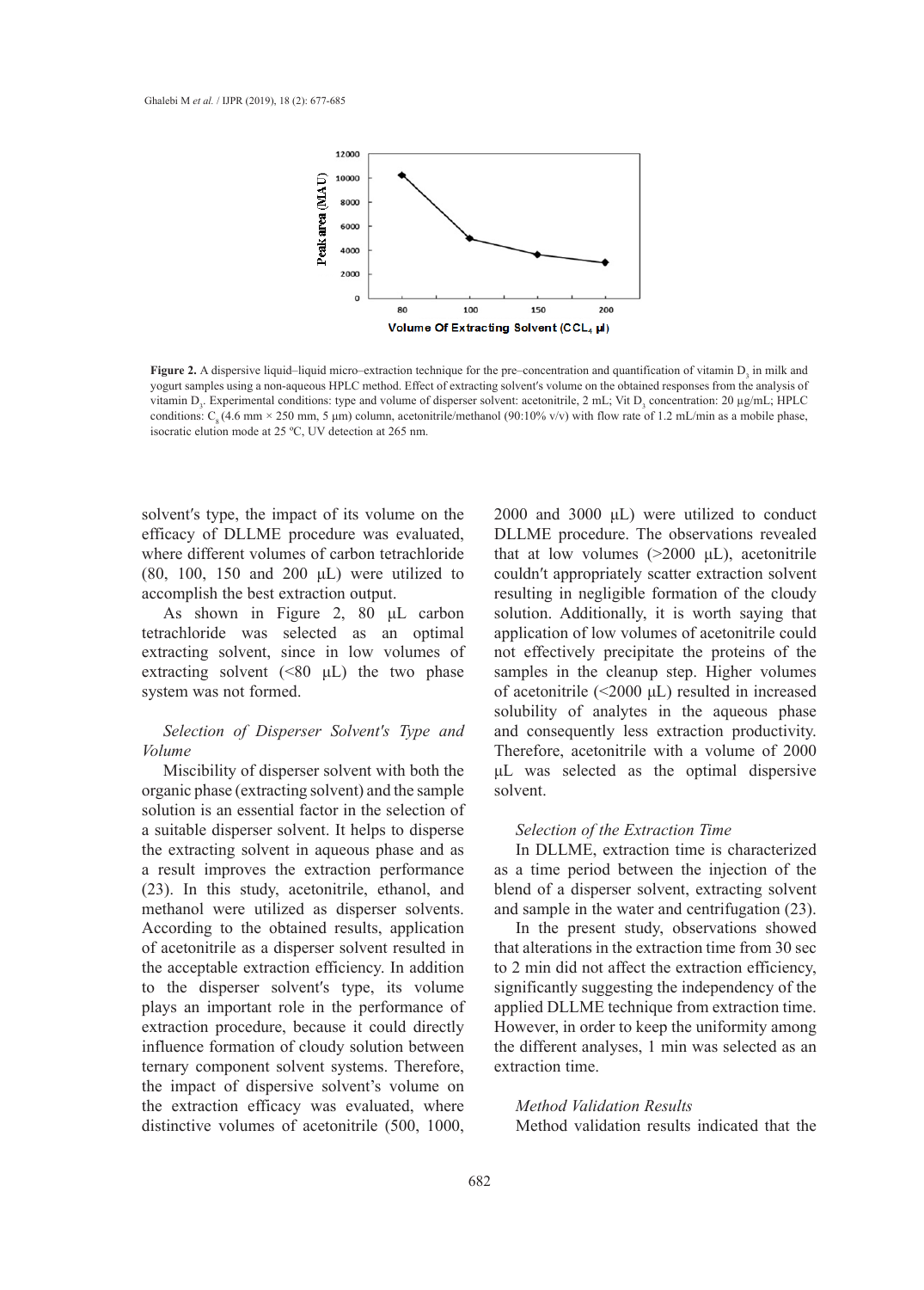| Concentration (ng/mL) | Accuracy $(RE\%)$ | <b>Repeatability (RSD%)</b> | Intermediate precision (RSD%) |
|-----------------------|-------------------|-----------------------------|-------------------------------|
|                       | $-1.5$            | 11.4                        | 7.2                           |
| 20                    | $-2.1$            | 7.9                         | 4.4                           |
| 60                    | $+0.6$            | 3.9                         |                               |

**Table 2.** The obtained results from the accuracy and precision evaluations.

method was linear in the concentration range of 2 to 60 ng/mL with a calibration equation of  $y = 452385x - 526/73$ , where y was peak area and x was concentration of Vit  $D_3$  in  $\mu$ g/ mL, and correlation coefficient of 0.9997. The LLOQ and ULOQ of the method was 2 and 60 ng/mL, respectively, owing to the possibility of the quantifications with acceptable precision  $(RSD\% \leq 20\%)$  and accuracy ( $|RE\%| \leq 20\%$ ) at mentioned concentrations.

Since the obtained standard deviation among the responses of 6 blank samples was 136.0, the LOD of the method was calculated as 0.9 ng/ mL.

The accuracy and precision results are reported in Table 2. As it can be seen in this table, the method was accurate  $(-2.1\% \leq RE\%)$  $\leq$  +0.6%) and precise (RSD% of less than 11.4%) enough for the quantification of Vit  $D_3$  in the linear range, and its recovery was in the acceptable range of 86.7  $\pm$  9.5% to 113.3  $\pm$ 5.6%. It should also be noted that the recovery of vitamin  $D_3$  in yoghurt samples (D, E and G brands), by the proposed method was from 88.55%, 89.23, and 99.05%, respectively.

# *Real Sample Analysis*

The samples purchased from local supermarkets as described in sampling section, were analyzed using the optimized DLLME-HPLC-UV method. As it can be followed in Table 3, the method successfully quantified the amount of Vit  $D_3$  in different samples and the findings indicated that in only one brand of fortified milk samples the obtained amount of Vit D, was in accordance with the label claim; the finding highlights the need to consider stricter legislation for the monitoring of the claims on the labels of dairy products in Iran.

| <b>Real samples</b><br>(milk and yoghurt brands) | Label claim $(IU*/mL)$   | Vit $D_3$ (ng/mL) $\pm$ SD | Vit $D_3 (IU^*/mL) \pm SD$ |
|--------------------------------------------------|--------------------------|----------------------------|----------------------------|
| A                                                | 0.2                      | $10.5 \pm 1.5$             | $0.42 \pm 0.1$             |
| B                                                | $**$                     | $12.4 \pm 1.7$             | $0.49 \pm 0.1$             |
| $\mathcal{C}$                                    | 0.2                      | $17.1 \pm 1.2$             | $0.68 \pm 0.1$             |
| D                                                | 0.5                      | $14.3 \pm 3.3$             | $0.57 \pm 0.0$             |
| E                                                | 0.1                      | $6.30 \pm 0.9$             | $0.25 \pm 0.5$             |
| $\mathbf F$                                      |                          | $9.10 \pm 2.7$             | $0.36 \pm 0.1$             |
| G                                                |                          | $7.60 \pm 1.3$             | $0.30 \pm 0.0$             |
| H                                                |                          | $6.40 \pm 1.8$             | $0.25 \pm 0.1$             |
| I                                                |                          | $5.20 \pm 0.8$             | $0.21 \pm 0.0$             |
| J                                                | $\overline{\phantom{a}}$ | $6.30 \pm 0.2$             | $0.25 \pm 0.0$             |

Table 3. The obtained results from the quantification of Vit D<sub>3</sub> in studied real samples using the developed DLLME-HPLC-UV method.

\*Each IU is equal to 25 ng Vit  $D_3$ .

\*\*Not mentioned.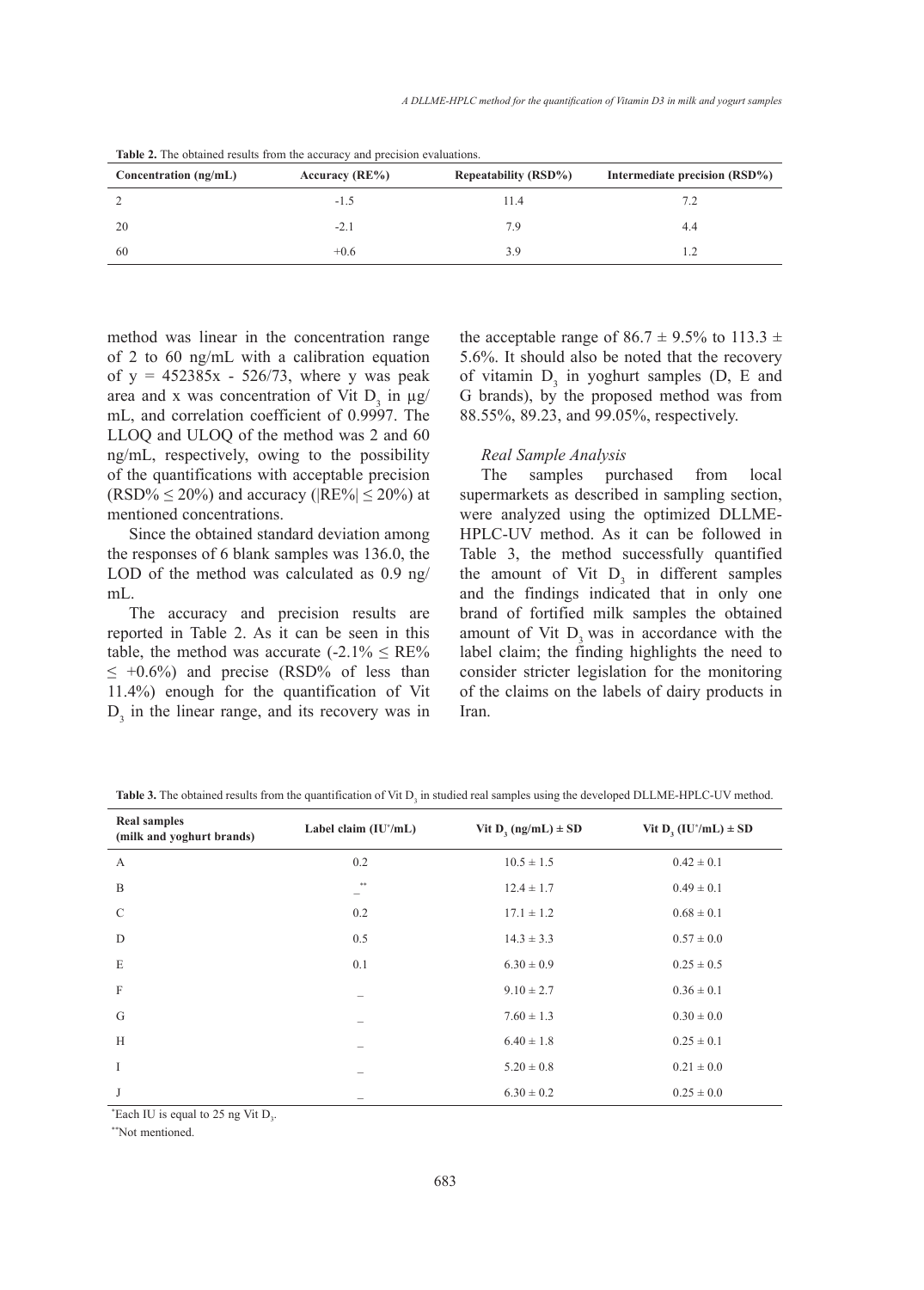### **Conclusion**

A DLLME-HPLC-UV method has been developed and validated for the reliable extraction and determination of Vit  $D_3$  in dairy products, particularly milk and yogurt. The inherent advantages of DLLME procedure including simplicity and time and cost effectiveness, low amounts of required organic solvents and smaller sample volume along with lower LOQ value and shorter retention time  $(5.0 \pm 0.8 \text{ min})$  are the main superiorities of the developed method to the previously reported ones. Nevertheless, it is worth saying that application of more sensitive detectors such as mass spectroscopy would result in the lower LOD and LOQ values as it can be seen in Table 1. Finally, derived from the all above mentioned discussions, it can be concluded that the developed method could be considered as a promising technique in the monitoring of Vit  $D_3$  in dairy products and evaluation of the label claims of the fortified samples in food quality control laboratories.

# **Acknowledgment**

This work is a part of thesis by Maryam Ghalebi submitted for MSc degree (No. 4) and is supported by the Research Council, Tabriz University of Medical Sciences.

### **References**

- (1) Kwak BM, Jeong IS, Lee MS, Ahn JH and Park JS. Rapid determination of vitamin D<sub>2</sub> in milk-based infant formulas by liquid chromatography-tandem mass spectrometry*. Food Chem.* (2014) 165: 569-74.
- Bilodeau L, Dufresne G, Deeks J, Clément G, Bertrand (2) J, Turcotte S, Robichaud A, Beraldin F and Fouquet A. Determination of vitamin  $D_3$  and 25-hydroxyvitamin  $D_3$  in foodstuffs by HPLC UV-DAD and LC–MS/MS. *Food Comp*. (2011) 24: 441-8.
- (3) Trenerry VC, Plozza T, Caridi D and Murphy S. The determination of vitamin  $D_3$  in bovine milk by liquid chromatography mass spectrometry. *Food Chem.*  (2011) 125: 1314-9.
- Phillips K M, Byrdwell WC, Exler J, Gebhardt SE, (4) Harnly JM, Holden J M, Horst RL, Linda EL, Patterson KY and Wolf WR. Development and validation of control materials for the measurement of vitamin  $D<sub>3</sub>$ in selected US foods. *J. Food Comp. Anal*. (2011) 24: 299-306.
- Black LJ, Seamans K M, Cashman KD and Kiely M. (5)

An updated systematic review and meta-analysis of the efficacy of vitamin D food fortification. *J. Nutr.* (2012) 142: 1102-8.

- (6) Omidvar N, Abtahi M, Neyestani T and Hajifaraji M. Sensory evaluation and assessment of compliance with vitamin D and Calcium fortified-milk among school-age children in Tehran. *Iran. J. Nutr. Sci. Food Technol.* (2012) 7: 61-7.
- (7) Chen Y, Reddy MR, Li W, Yettlla RR and Lopez S. Development and validation of a high performance liquid chromatographic method for simultaneous determination of Vitamins A and  $D_3$  in fluid milk products. *J. AOAC Int.* (2015) 98: 390-6.
- (8) Kiely M and Black LJ. Dietary strategies to maintain adequacy of circulating 25-hydroxyvitamin D concentrations. *J. Scand. J. Clin. Lab. Inves.* (2012) 72: 14-23.
- Kasalova E, Aufartova J, Kujovska L, mova K, (9) Solichova D and Solich P. Recent trends in the analysis of vitamin D and its metabolites in milk – A review. *Food Chem*. (2015) 171: 177-90.
- Viñas P, Bravo-Bravo M, López-García I and (10) Hernández-Córdoba M. Dispersive liquid–liquid microextraction for the determination of vitamins D and K in foods by liquid chromatography with diodearray and atmospheric pressure chemical ionizationmass spectrometry detection. *Talanta* (2013) 11*:* 806- 13.
- $(11)$  Rezaee M, Yamini Y and Faraji M. Evolution of dispersive liquid–liquid microextraction method. *J. Chromatogr. A* (2010) 1217: 2342-57.
- (12) Rezaee M, Assadi Y, Milani MR, Aghaee E, Ahmadi F and Berijani S. Determination of organic compounds in water using dispersive liquid–liquid microextraction. *J. Chromatogr. A* (2006) 1116: 1-9.
- Viñas P, Bravo-Bravo M, López-García I, Pastor-(13) Belda M and Hernández-Córdoba M. Pressurized liquid extraction and dispersive liquid–liquid microextraction for determination of tocopherols and tocotrienols in plant foods by liquid chromatography with fluorescence and atmospheric pressure chemical ionization-mass spectrometry detection. *Talanta* (2014) 119: 98-104.
- Viñas P, Bravo-Bravo M, López-García I and (14) Hernández-Córdoba M. Quantification of β-carotene, retinol, retinyl acetate and retinyl palmitate in enriched fruit juices using dispersive liquid–liquid microextraction coupled to liquid chromatography with fluorescence detection and atmospheric pressure chemical ionization-mass spectrometry. *J. Chromatogr. A* (2013) 1275: 1-8.
- (15) Barba FJ, Esteve MJ and Frígola A. Determination of vitamins E (α-, γ-and δ-tocopherol) and D (cholecalciferol and ergocalciferol) by liquid chromatography in milk, fruit juice and vegetable beverage. *Eur. Food Res. Technol.* (2011) 232: 829-36.
- $(16)$  Abernethy GA. A rapid analytical method for cholecalciferol (vitamin D3) in fortified infant formula, milk and milk powder using Diels–Alder